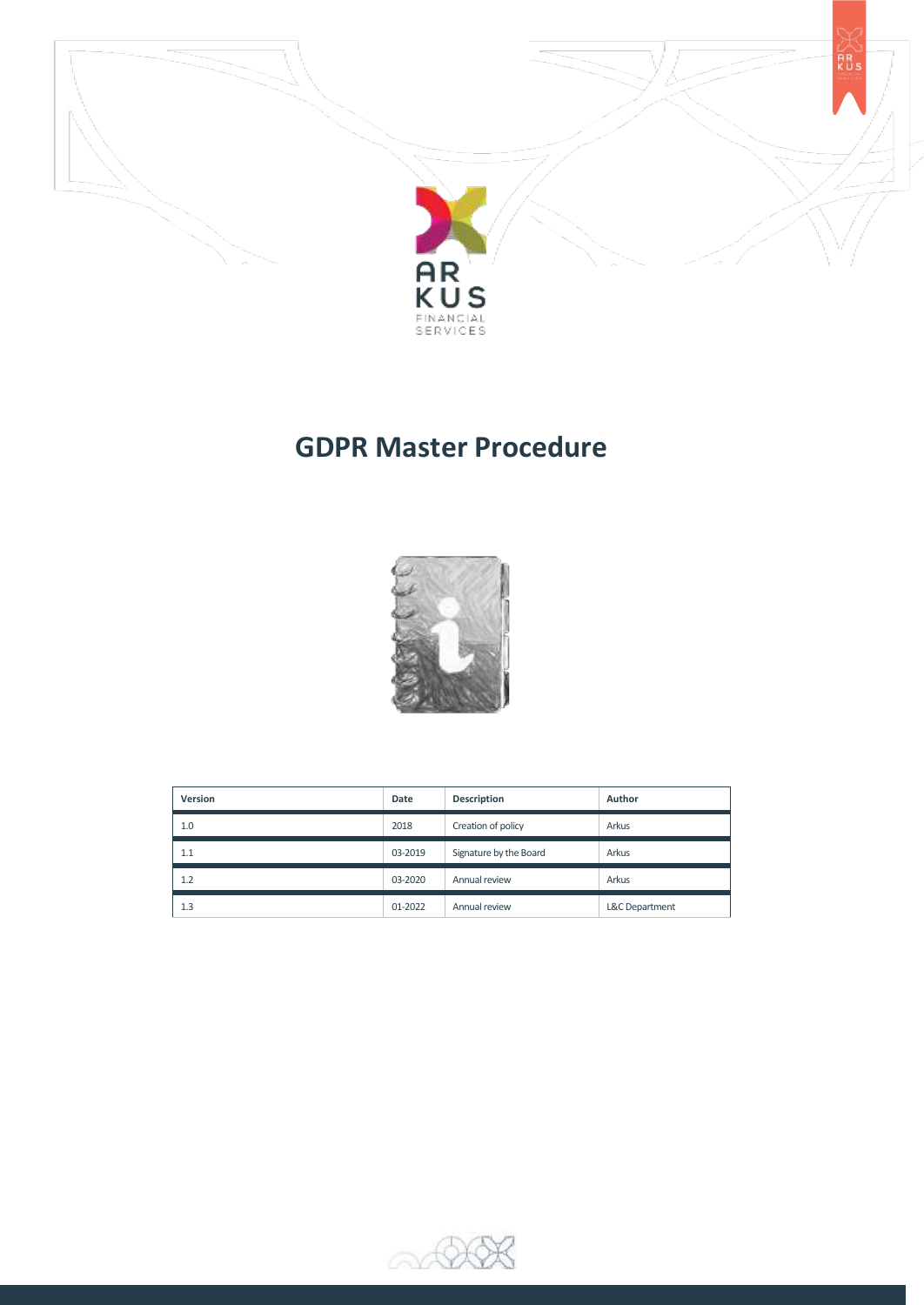

# **I. Preamble**

Arkus Financial Services ("Arkus") having its registered office at 5, Rue Gabriel Lippmann, L-5365 Munsbach, Grand Duchy of Luxembourg is organized as a Limited Company. Arkus was incorporated on the 6 of September 2007 and is authorized by the Commission de Surveillance du Secteur Financier as "Professionnel du Secteur Financier" ("PSF") articles 29-1 and 29-2 of the Law of 5 April 1993 on the financial sector, as amended.

Further to the Regulation (EU) 2016/679 of the European Parliament and of the Council of 27 April 2016 on the protection of natural persons with regard to the processing of personal data and on the free movement of such data, and repealing Directive 95/ 46/ EC (General Data Protection Regulation) this document intends to implement the considerable changes applying immediately to Arkus. The GDPR draws a distinction between a data controller and a data processor in order to recognise that not all organisations involved in the processing of personal data have the same degree of responsibility. Each organisation should establish whether it is a data controller or a data processor for the same data processing activity or whether it is a joint controller.

### **II. Scope, purpose and users**

This GDPR Master Procedure is based on globally accepted principles on data protection, ensuring trustworthy business relationships and Arkus' reputation.

The Procedure lays out the general principles and actions for successfully managing the response to a data breach as well as fulfilling the obligations surrounding the notification to Supervisory Authorities and individuals as required by the EU GDPR.

All Directors, Employees/Staff, contractors or temporary Employees/Staff and third parties working for or acting on behalf of Arkus ("Company") must be aware of, and follow this Procedure.

### **III. Legal and regulatory background**

Arkus complies with the applicable legal and regulatory requirements and with the provisions of the *Commission de Surveillance du Secteur Financier* ("CSSF") laid down in circulars and regulations, including but without limitations:

- ► EU GDPR 2016/679 (Regulation (EU) 2016/679 of the European Parliament and of the Council of 27 April 2016 on the protection of natural persons with regard to the processing of personal data and on the free movement of such data, and repealing Directive 95/46/EC)
- ► Directive (EU) 2016/680 of 27 April 2016 ("Criminal Justice Directive")
- ► Act of 11 August 1982 on the protection of provacy
- ► Amended Act of 2 August 2002, implementing Directive 95/46/EC has been **repealed**
- ► Act of 1 August 2018 on the organisation of the National Data Protection commission and the general data protection framework
- ► Act of 1 August 2018 on the protection of individuals with regard to the processing of personal data in criminal and national security matters
- Amended Act of 30 May 2005, implementing Directive 2002/58/EC (electronic communications)

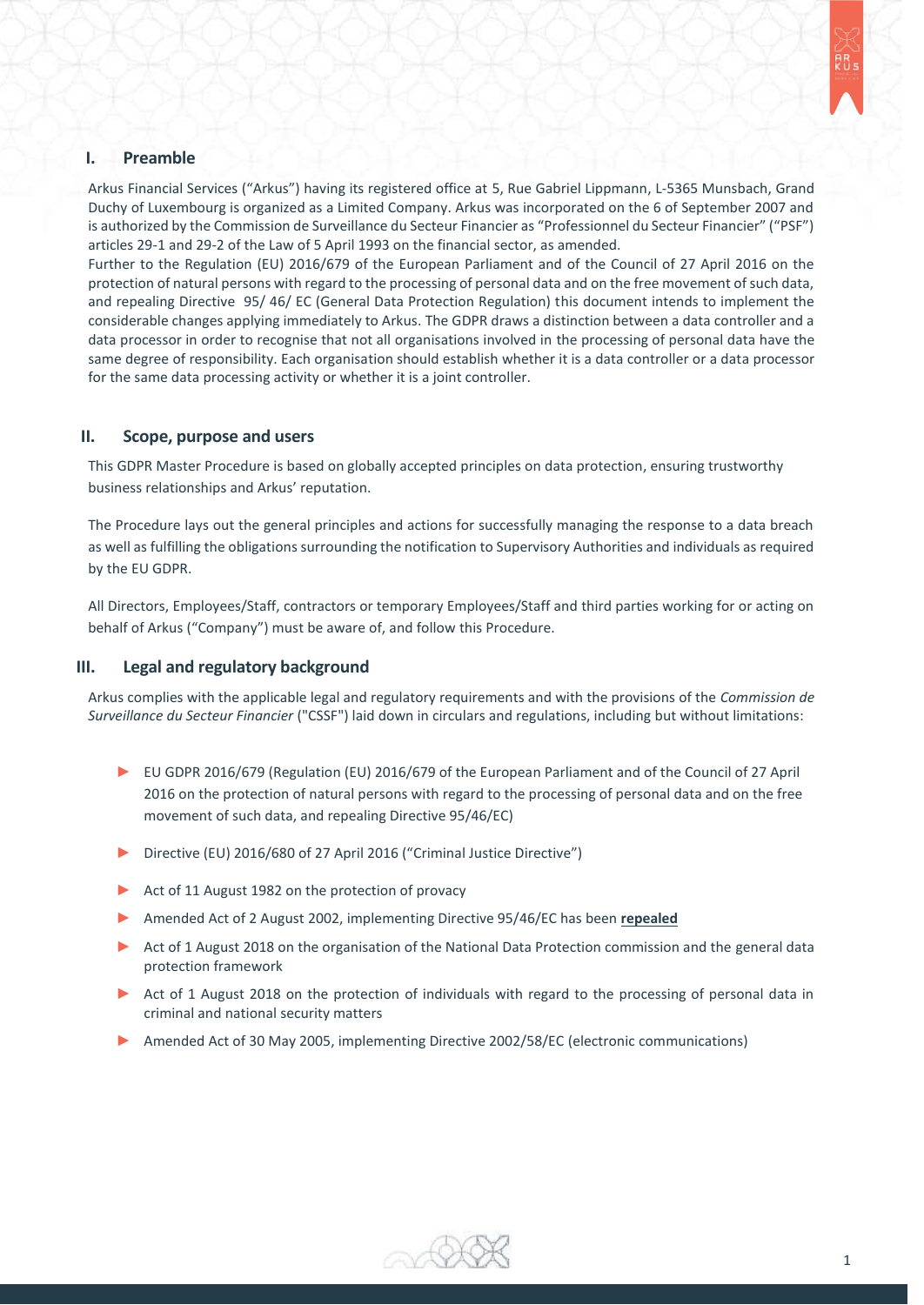# **IV. Definitions**

| <b>Board</b>                 | the board of directors of Arkus                      |  |
|------------------------------|------------------------------------------------------|--|
|                              | Commission de Surveillance du Secteur Financier      |  |
| <b>CSSF</b>                  |                                                      |  |
| <b>Data Controller</b>       | is the natural or legal person, public authority,    |  |
|                              | agency or any other body, which alone or jointly     |  |
|                              | with others, determines the purposes and             |  |
|                              | means of the processing of personal data.            |  |
| <b>DPO</b>                   | is the Data Protection Officer                       |  |
| <b>Data Processor</b>        | is a natural or legal person, public authority,      |  |
|                              | agency or any other body which processes             |  |
|                              | personal data on behalf of a Data Controller.        |  |
| <b>Data Subject</b>          | shall mean the natural person whose Personal         |  |
|                              | Data are being processed by the Data Processor       |  |
| <b>GDPR</b>                  | Regulation (EU) 2016/679 of the European             |  |
|                              | Parliament and of the Council of 27 April 2016       |  |
|                              | on the protection of natural persons with regard     |  |
|                              | to the processing of personal data and on the        |  |
|                              | free movement of such data, and repealing            |  |
|                              | Directive 95/46/EC                                   |  |
| <b>Highly sensitive data</b> | covers personal data concerning                      |  |
|                              | racial or ethnic origin<br>$\bullet$                 |  |
|                              | trade union membership<br>$\bullet$                  |  |
|                              | religious or philosophical beliefs<br>$\bullet$      |  |
|                              | political opinions health data                       |  |
|                              | data on sex life                                     |  |
|                              | genetic data                                         |  |
|                              | biometric data                                       |  |
|                              | judicial data                                        |  |
| <b>Management</b>            | the management of Arkus                              |  |
| <b>Personal Data</b>         | means any information relating to an identified      |  |
|                              | or identifiable natural person ('data subject'); an  |  |
|                              | identifiable natural person is one who can be        |  |
|                              | identified, directly or indirectly, in particular by |  |
|                              | reference to an identifier such as a name, an        |  |
|                              | identification number, location data, an online      |  |
|                              | identifier or to one or more factors specific to     |  |
|                              | the physical, physiological, genetic, mental,        |  |
|                              | economic, cultural or social identity of that        |  |
|                              | natural person Regulation.                           |  |
| <b>Personal Data Breach</b>  | means a breach of security leading to the            |  |
|                              | accidental or unlawful destruction, loss,            |  |
|                              | alteration, unauthorised disclosure of, or access    |  |
|                              | to, personal data transmitted, stored or             |  |
|                              | otherwise processed.                                 |  |
| <b>Processing</b>            | means any operation or set of operations which       |  |
|                              | is performed on personal data or on sets of          |  |
|                              | personal data, whether by automated means,           |  |
|                              | such as collection, recording, organisation,         |  |
|                              | structuring, storage, adaptation or alteration,      |  |
|                              | retrieval, consultation, use, disclosure by          |  |

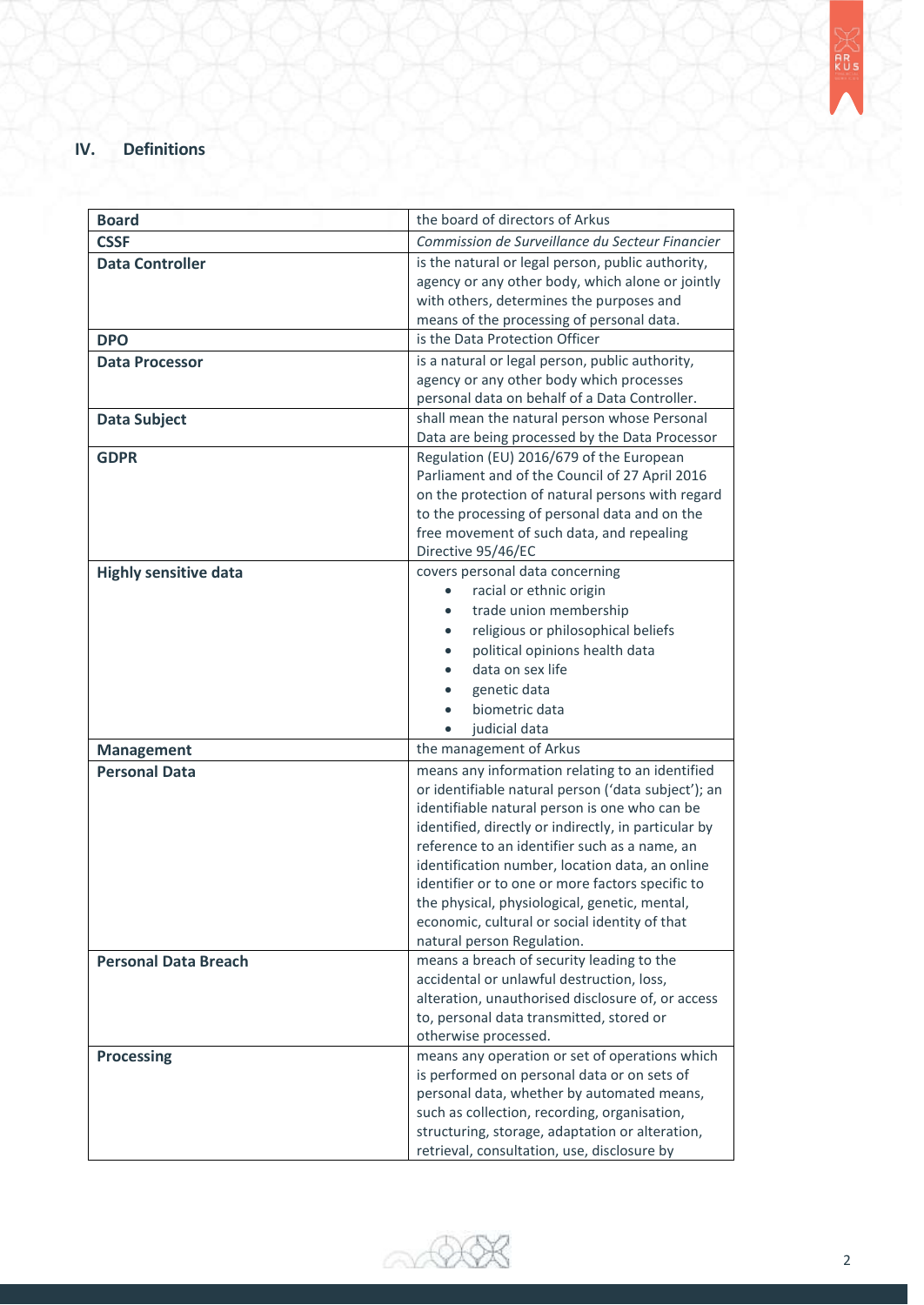| ÷ |        |
|---|--------|
|   | ÷<br>S |
|   |        |

|                              | transmission, dissemination or otherwise making<br>available, alignment or combination, restriction,<br>erasure or destruction.                                                                          |
|------------------------------|----------------------------------------------------------------------------------------------------------------------------------------------------------------------------------------------------------|
| <b>Supervisory Authority</b> | means an independent public authority which is<br>established by a Member State pursuant to<br>Article 51, which is for Luxembourg the<br>Commission Nationale pour la Protection des<br>Donnees (CNPD). |

# **V. Policies and Procedures**

This GDPR Master Procedure with the following schedules and appendices forms an integral part:

- 1. Schedule 1- Personal Data Protection Policy
- 2. Schedule 2 Data Retention Policy
- 3. Schedule 3 Data Breach Management Procedure

Appendix 1.1 -formulaire-cnpd-data-breach-notification-form

Appendix 1.2 - Data Breach Notification Form to the CNPD

Appendix 2 – Data Breach Register

4. Schedule 4 - Data Subject Request Procedure

Appendix 1 - Data Subject Access Request Form

- 5. Schedule 5 Continous training procedure
- 6. Schedule 6 Website

Appendix 1-Privacy Notice

Appendix 2-Cookie Notice

Appendix 3-Terms of use

## **VI. Validity and Review**

This document is valid as of May 2018 as amended from time to time.

Arkus will review this procedure on an ongoing basis and revise it minimum on a yearly basis.

For updates in citation, and not material changes, the update can be performed immediately with the approval of the Executive Management of Arkus.

For further or material updates or modifications, the updated procedure will be presented to the Board of Directors for approval and become effective upon its approval.